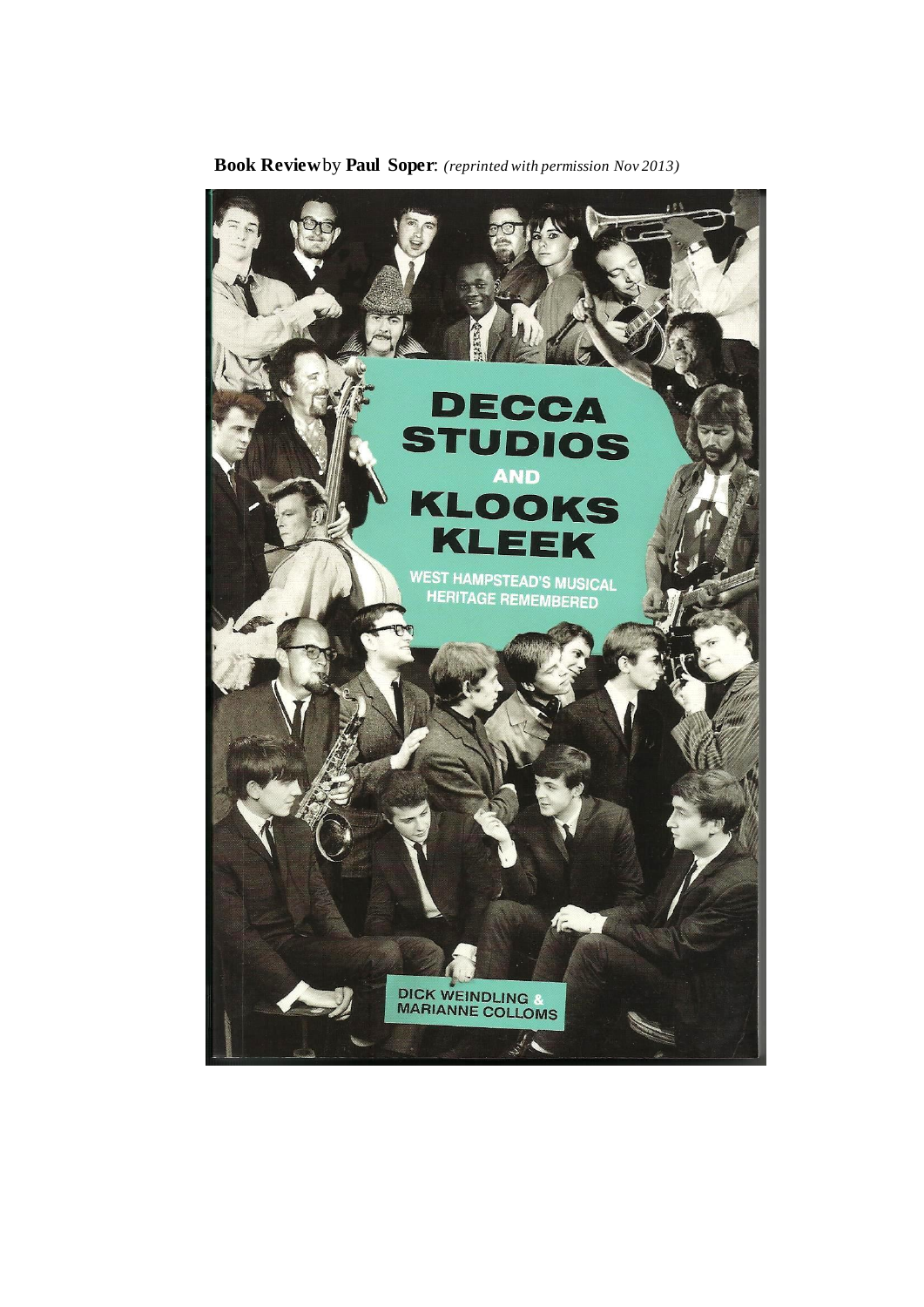## **Decca Studios and Klooks Kleek,**

**by Dick Weindling and Marianne Colloms** 

November 2013, The History Press ISBN 978 0 7509 5287 3 (print and eBook) [www.thehistorypress.co.uk](http://www.thehistorypress.co.uk/)

I knew that this book was in preparation sometime ago and offered the authors, who I had never met, three photographs to add to their collection, but this book is a lot more than just a trip down memory lane for those who remember one of the greatest jazz and blues clubs of the 1960's. This is a thoroughly researched history of two adjacent buildings in West Hampstead, London. Two buildings linked, sometimes in more ways than one, both by their history and the accident of being next to each other. The story of the buildings is also a social history of the rapid expansion of London suburbs in the late Victorian period. The Town Hall was not a town hall, but a large meetings and event venue, right next to the Station Hotel, a Victorian pub of the finest kind with three floors of facilities, and a roaring fire downstairs - this had a 1st floor ball-room destined to become Klooks Kleek. The Town Hall went on to become Decca Records recording studio - this book is also a history of British popular music from the 1920's as many of the artistes recorded there - and was, of course, the scene of the most famous audition in the early 1960's when the Beatles were turned down - find out why! The early 1960's saw the birth of Klooks Kleek, the jazz (at first) and later R&B club which charted the development of the London Music scene during the 1960's, featuring a host of bands who were important in London - from Georgie Fame through Graham Bond and my personal favourite - John Mayall. Because the Decca Studios were next door this was one of the few venues in London where making a live recording was as easy as passing the cables out of a skylight in the Decca Building and into the First Floor Music Room via the roof-top and an open window. By 1970 the London music scene fragmented, and the landlords of the pub decided to turn it into a disco. Decca closed their recording studio and the Town Hall is now the headquarters of the ENO. This is also the personal tale of the Victorian developers and business men who created the buildings, the visionary stockbroker Sir Edward Lewis who turned the Town Hall into recording studios and the two young men - Dick Jordan and Geoff Williams who created Klooks and many happy memories for the many thousands of members who crammed into the venue to hear not only the finest bands London could offer but also international stars from T-Bone Walker to Howling Wolf, from Annie Ross to Sonny Rollins and - if that wasn't enough, there is a listing of every band and artist that appeared over that period built up from Geoff's booking lists. They say that if you can remember the 60's you weren't there –

This book fills in some gaps for me and now I know where I was for at least part of that fantastic decade!

*Paul Soper, November 2013*